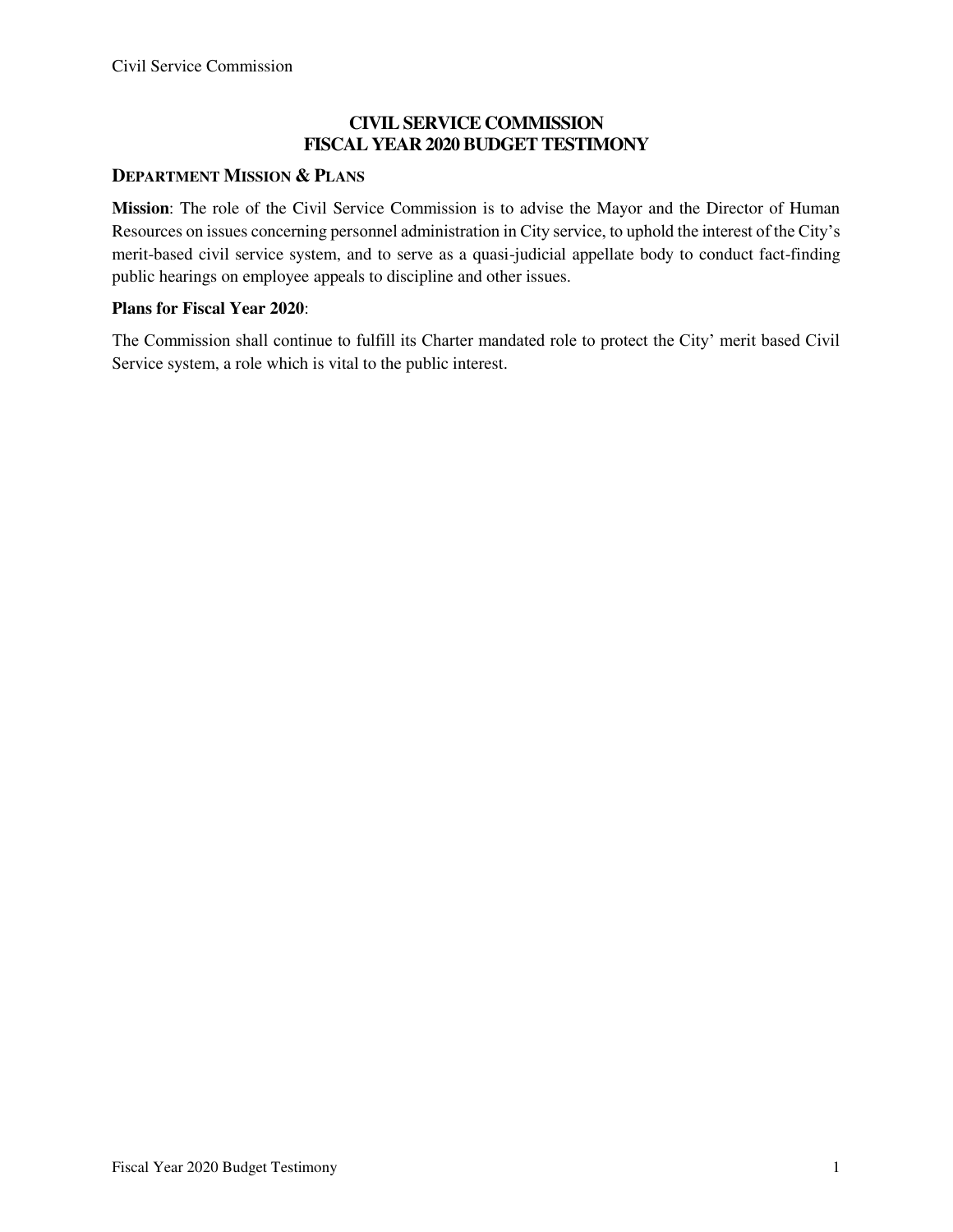| <b>Staff Demographics Summary (as of November 2018)</b> |          |          |          |          |  |
|---------------------------------------------------------|----------|----------|----------|----------|--|
|                                                         | Total    | Minority | White    | Female   |  |
| Number of Full-Time Staff                               | 2        |          |          | 2        |  |
| Number of Exempt Staff                                  | $\theta$ | $\theta$ | $\theta$ | $\theta$ |  |
| Number of Executive Staff (deputy<br>level and above)   | 0        | $\Omega$ |          | $\theta$ |  |
| Average Salary, Full-Time Staff                         | \$55,594 | \$42,215 | \$68,972 | \$55,594 |  |
| Average Salary, Exempt Staff                            | N/A      | N/A      | N/A      | N/A      |  |
| Average Salary, Executive Staff                         | N/A      | N/A      | N/A      | N/A      |  |
| Median Salary, Full-Time Staff                          | \$55,594 | \$42,215 | \$68,972 | \$55,594 |  |
| Median Salary, Exempt Staff                             | N/A      | N/A      | N/A      | N/A      |  |
| Median Salary, Executive Staff                          | N/A      | N/A      | N/A      | N/A      |  |

### **BUDGET SUMMARY & OTHER BUDGET DRIVERS**

| <b>Employment Levels (as of November 2018)</b>            |                            |                                              |  |  |
|-----------------------------------------------------------|----------------------------|----------------------------------------------|--|--|
|                                                           | <b>Budgeted</b><br>in FY19 | Filled as of the<br>Increment Run<br>(11/18) |  |  |
| Number of Full-Time Positions                             |                            |                                              |  |  |
| Number of Exempt Positions                                |                            |                                              |  |  |
| Number of Executive Positions (deputy<br>level and above) |                            |                                              |  |  |
| Average Salary of All Full-Time Positions                 | \$55,594                   | \$55,594                                     |  |  |
| Median Salary of All Full-Time Positions                  | \$55,594                   | \$55,594                                     |  |  |

| <b>General Fund Financial Summary by Class</b>  |                |                    |                |                    |                |             |
|-------------------------------------------------|----------------|--------------------|----------------|--------------------|----------------|-------------|
|                                                 | FY18 Original  | FY18 Actual        | FY19 Original  | FY19 Estimated     | FY20 Proposed  | Difference: |
|                                                 | Appropriations | <b>Obligations</b> | Appropriations | <b>Obligations</b> | Appropriations | FY20-FY19   |
| Class 100 - Employee Compensation               | \$166,376      | \$163,743          | \$167,462      | \$170,997          | \$174,341      | \$3,344     |
| Class 200 - Purchase of Services                | \$29,500       | \$29,500           | \$29,500       | \$29,500           | \$29,500       | \$0         |
| Class 300/400 - Materials, Supplies & Equipment | \$1,094        | \$220              | \$1,094        | \$1,094            | \$1,094        | \$0         |
| Class $900 -$ Advances & Miscellaneous Payments | \$20,000,000   | \$0                | \$16,447,372   |                    | \$0            | -\$0        |
|                                                 | \$20,196,970   | \$193.463          | \$16,645,428   | \$201.591          | \$204.935      | \$3,344     |

Note: The Civil Service Commission does not have any contracts and, therefore, does not have any M/W/DSBE participation or goals.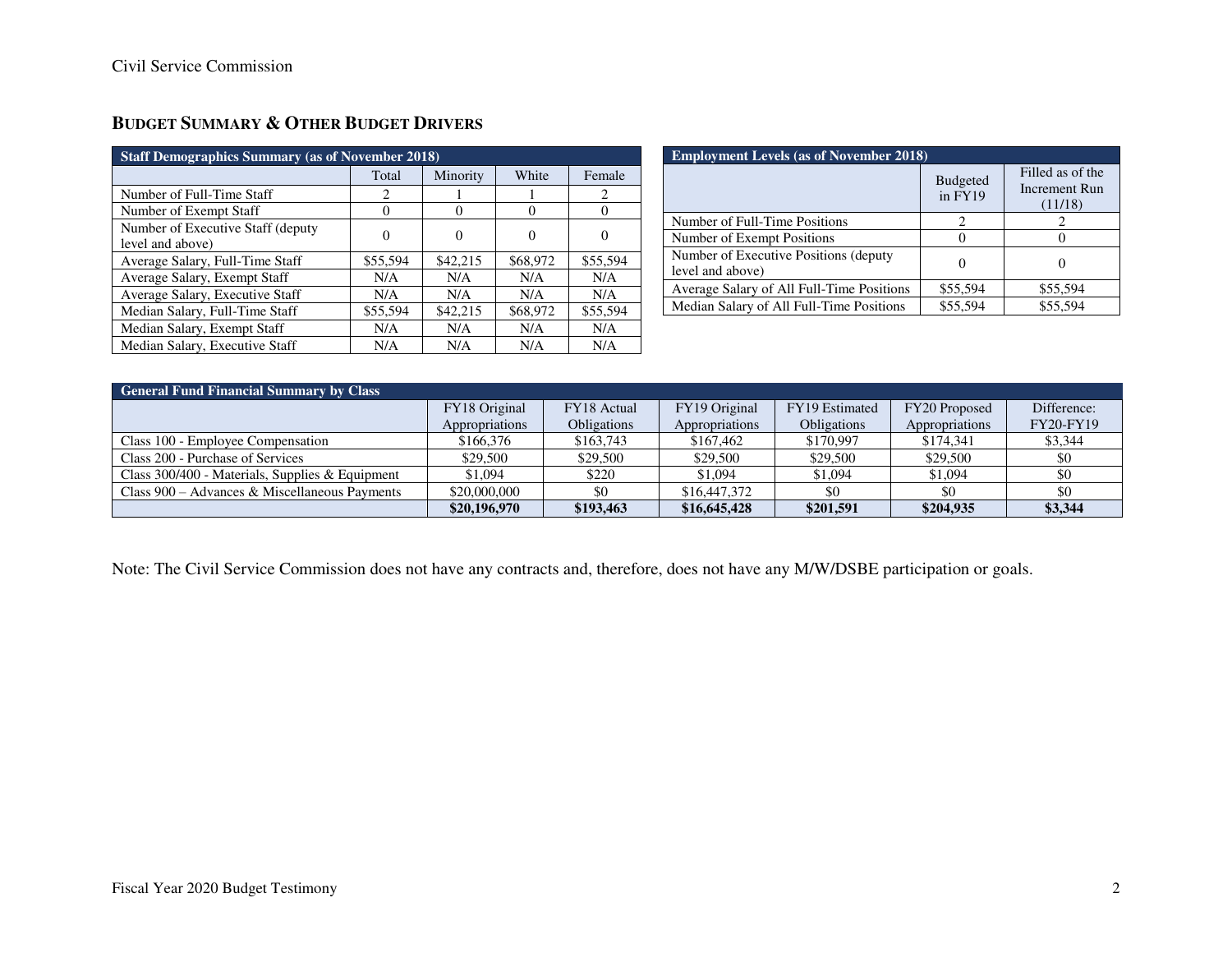### **PROPOSED BUDGET OVERVIEW**

### **Proposed Funding Request**:

The proposed Fiscal Year 2020 General Fund budget totals \$204,935, an increase of \$3,344 over Fiscal Year 2019 estimated obligation levels. This increase is primarily due to general pay raises for our staff.

The proposed budget includes:

- \$174,341 in Class 100, a \$3,344 increase over FY19. This funding is for negotiated pay raises effective July 1, 2019.
- \$29,500 in class 200, level funding with FY19. This funding continues for the Commission's Legal Executive Assistant.
- \$1,094 in Class 300/400, level funding with FY19.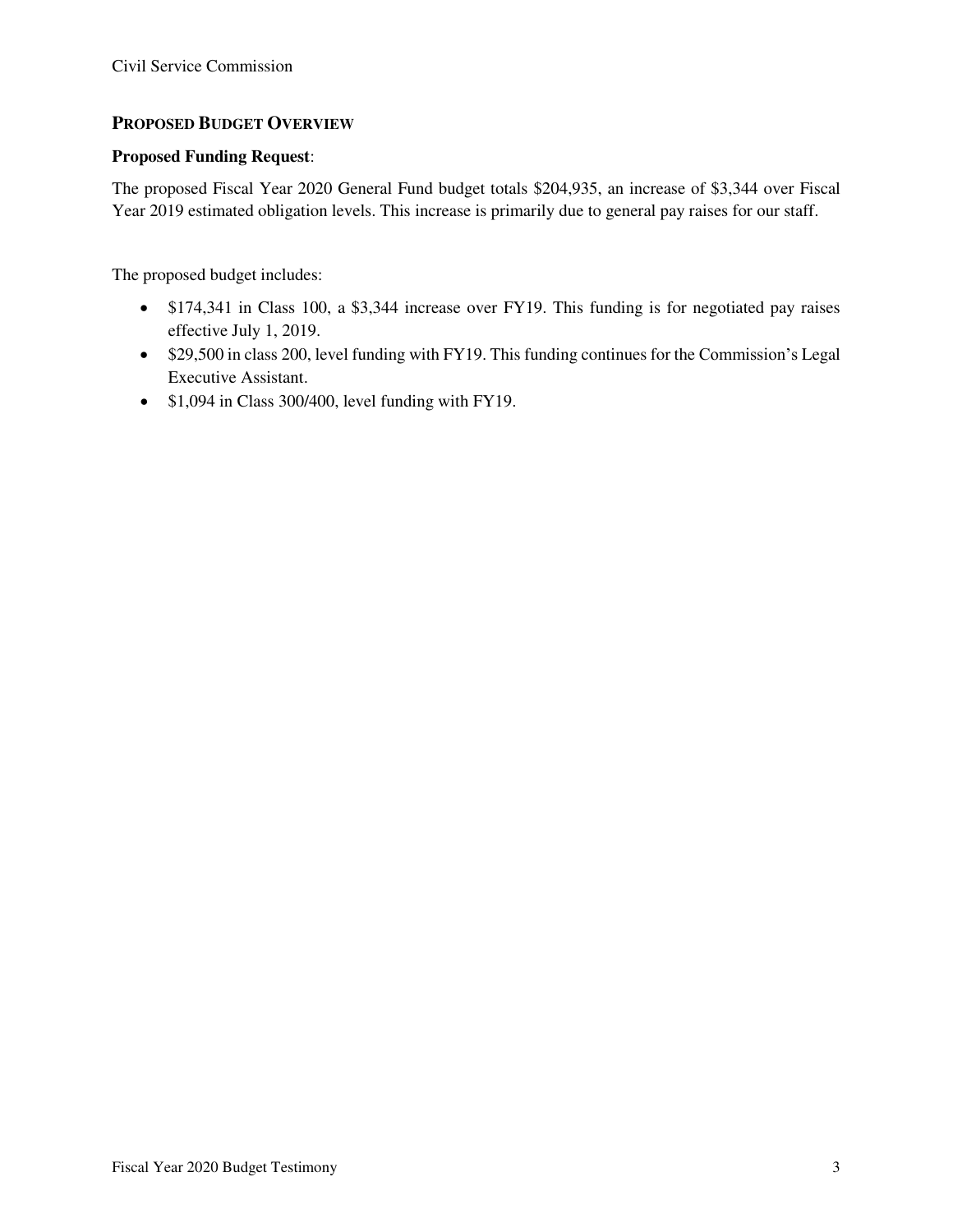## **STAFFING LEVELS**

The department is requesting 2 budgeted positions for FY20, level with FY19.

### **NEW HIRES**

The Civil Service Commission has no new hires to report.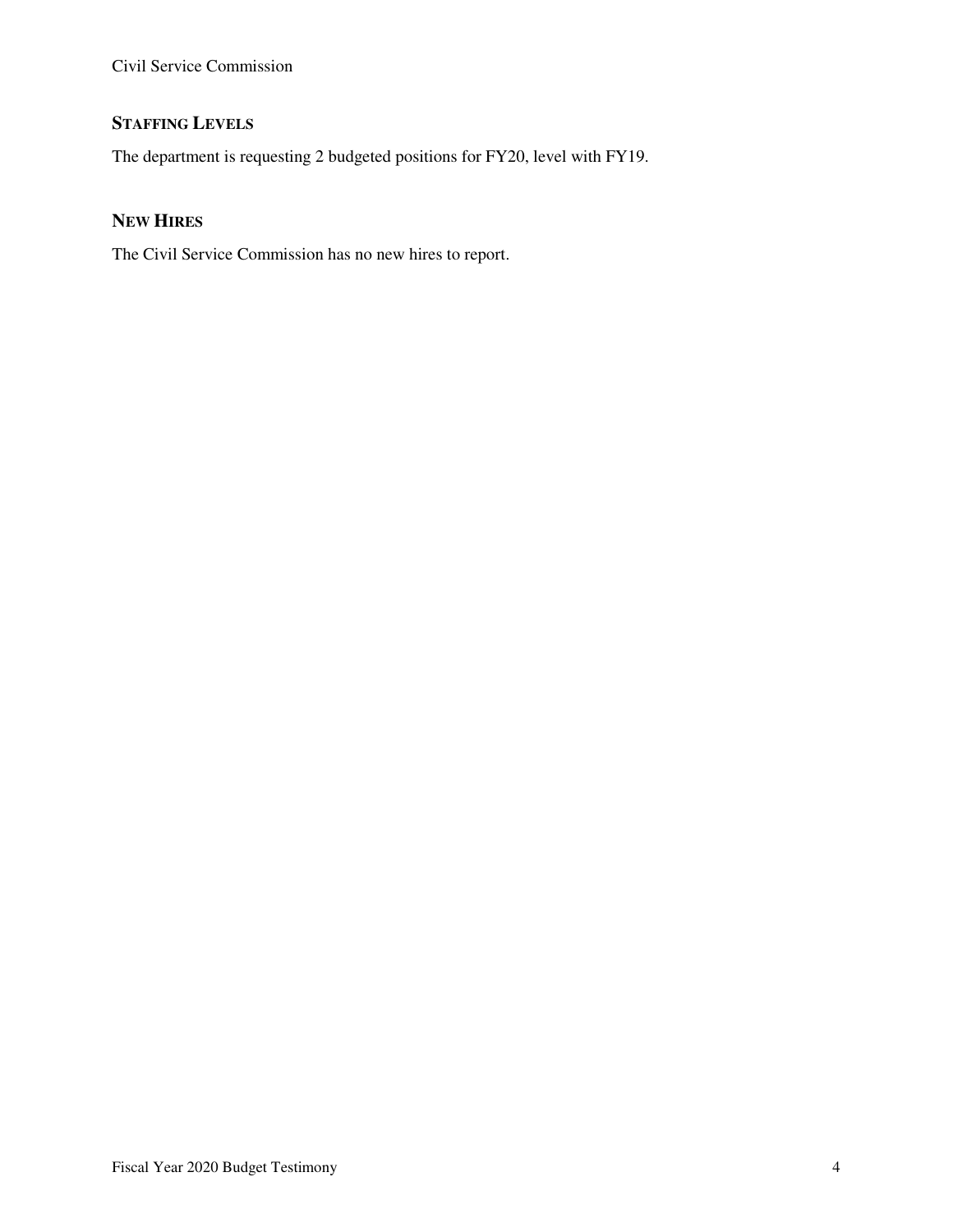## **PERFORMANCE, CHALLENGES, AND INITIATIVES**

N/A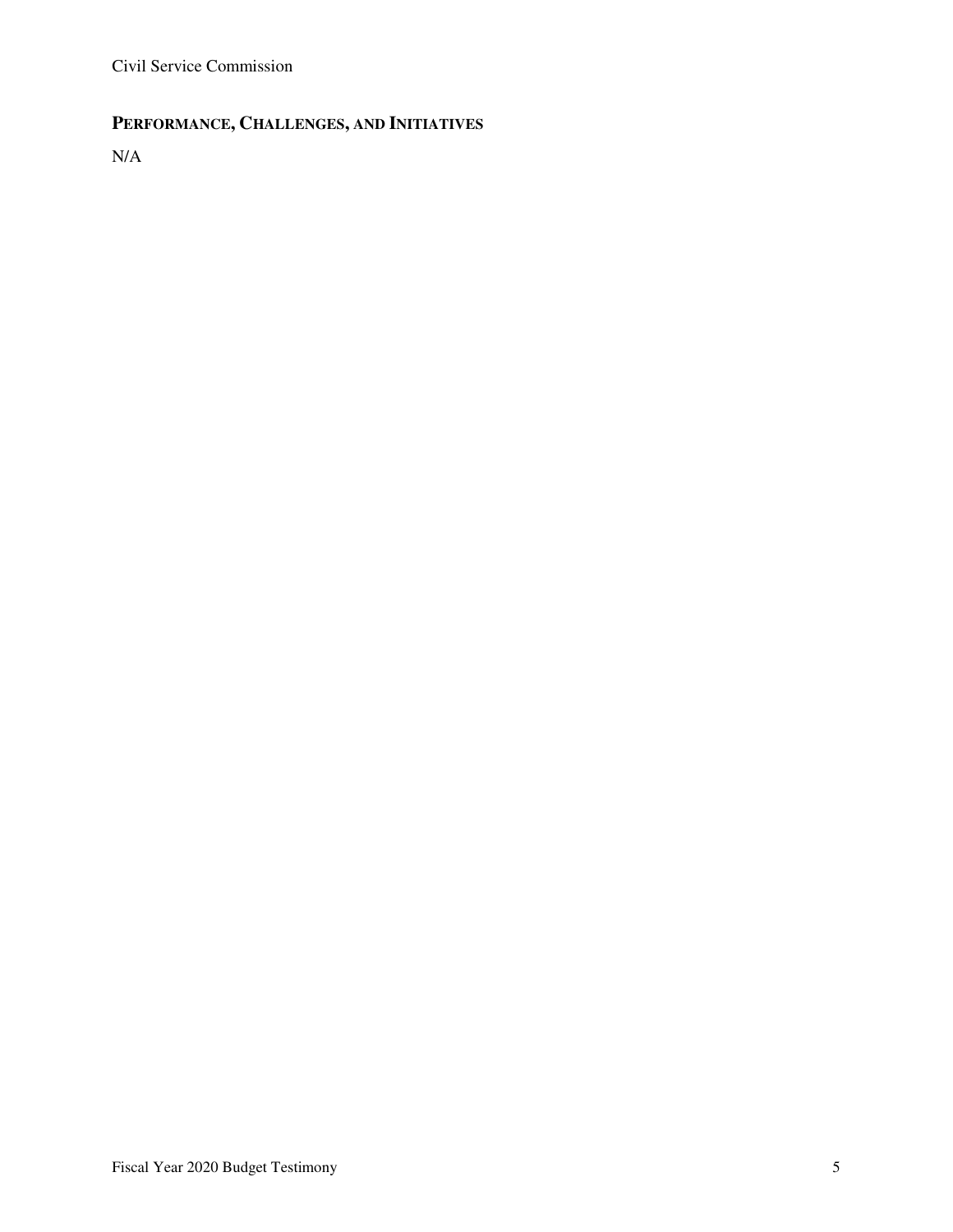## **OTHER BUDGETARY IMPACTS**

# **Federal and State (Where Applicable)**

N/A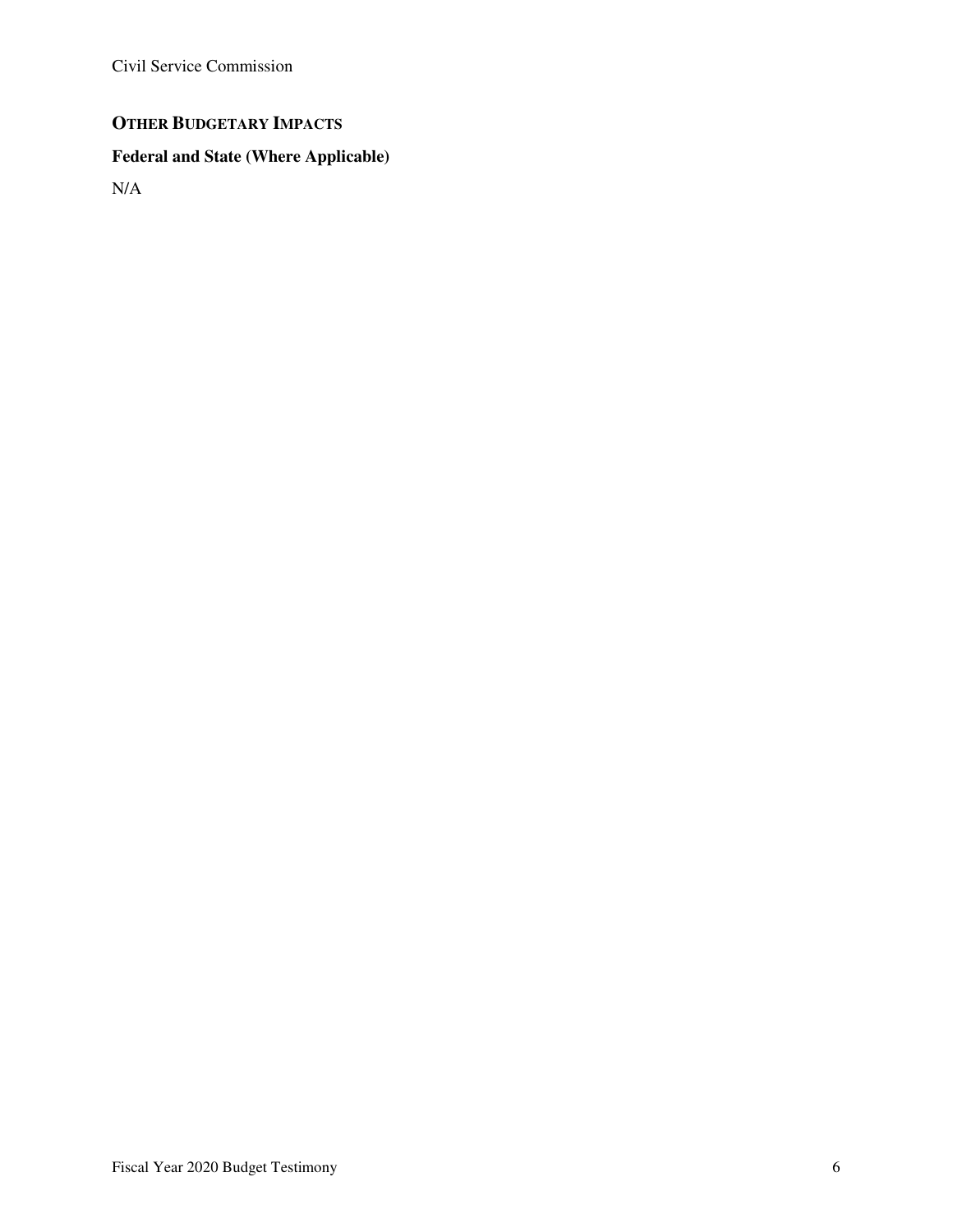## **CONTRACTING EXPERIENCE**

Note: The Civil Service Commission does not have any large contracts.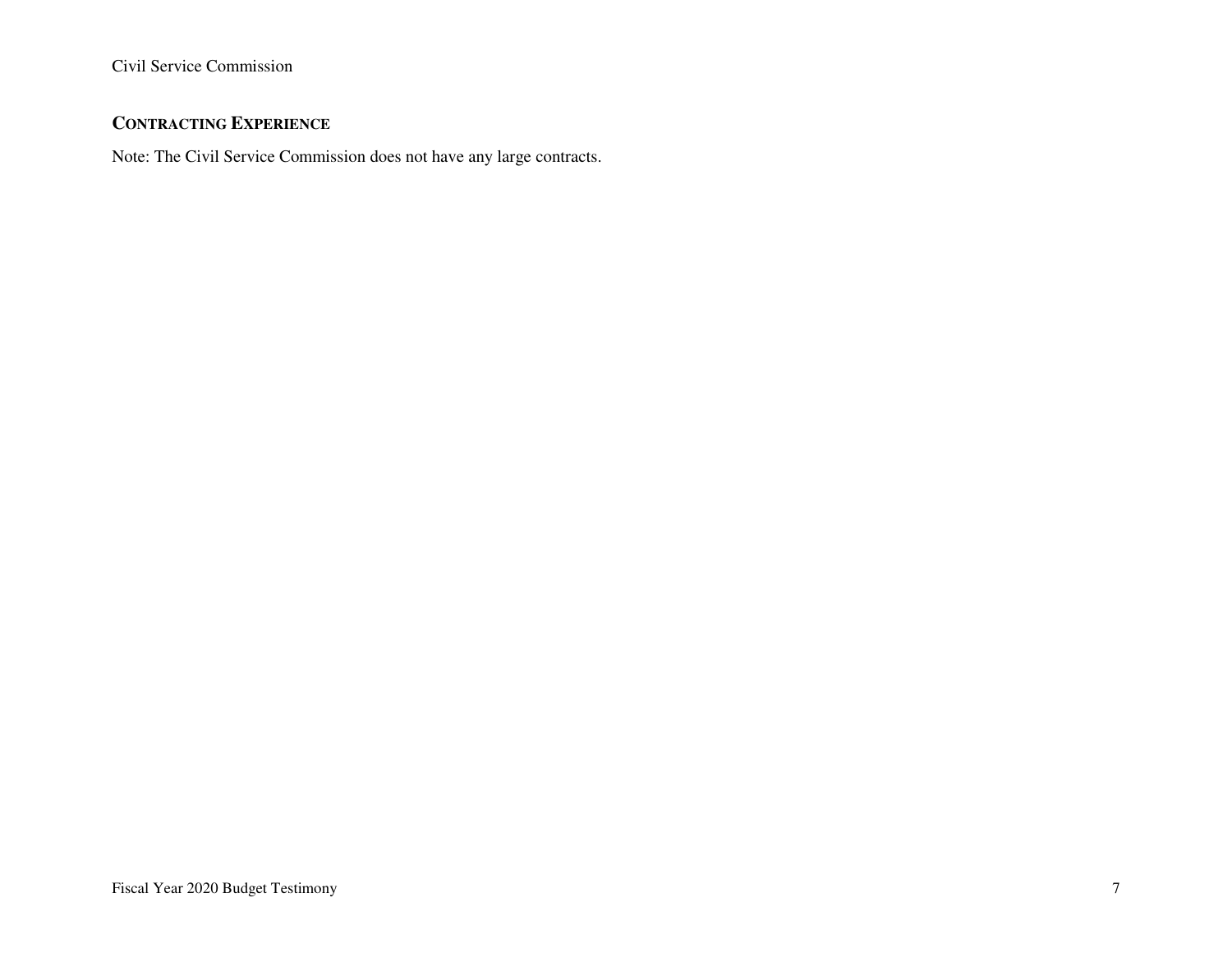## **EMPLOYEE DATA**

| <b>Staff Demographics (as of November 2018)</b> |                  |                  |                        |                  |                  |  |
|-------------------------------------------------|------------------|------------------|------------------------|------------------|------------------|--|
| <b>Full-Time Staff</b>                          |                  |                  | <b>Executive Staff</b> |                  |                  |  |
|                                                 | Male             | Female           |                        | Male             | Female           |  |
|                                                 | African-         | African-         |                        | African-         | African-         |  |
|                                                 | American         | American         |                        | American         | American         |  |
| Total                                           | $\overline{0}$   | $\mathbf{1}$     | Total                  | $\theta$         | $\boldsymbol{0}$ |  |
| % of Total                                      | $0\%$            | 50%              | % of Total             | $0\%$            | $0\%$            |  |
| Average Salary                                  | N/A              | \$42,215         | Average Salary         | N/A              | N/A              |  |
| <b>Median Salary</b>                            | N/A              | \$42,215         | <b>Median Salary</b>   | N/A              | N/A              |  |
|                                                 | White            | White            |                        | White            | White            |  |
| Total                                           | $\overline{0}$   | 1                | Total                  | $\Omega$         | $\theta$         |  |
| % of Total                                      | $0\%$            | 50%              | % of Total             | $0\%$            | $0\%$            |  |
| Average Salary                                  | N/A              | \$68,972         | Average Salary         | N/A              | N/A              |  |
| <b>Median Salary</b>                            | N/A              | \$68,972         | <b>Median Salary</b>   | N/A              | N/A              |  |
|                                                 | Hispanic         | Hispanic         |                        | Hispanic         | Hispanic         |  |
| Total                                           | $\theta$         | $\Omega$         | Total                  | $\theta$         | $\theta$         |  |
| % of Total                                      | $0\%$            | $0\%$            | % of Total             | $0\%$            | $0\%$            |  |
| Average Salary                                  | N/A              | N/A              | Average Salary         | N/A              | $\rm N/A$        |  |
| <b>Median Salary</b>                            | N/A              | N/A              | Median Salary          | N/A              | N/A              |  |
|                                                 | Asian            | Asian            |                        | Asian            | Asian            |  |
| Total                                           | $\boldsymbol{0}$ | $\boldsymbol{0}$ | Total                  | $\boldsymbol{0}$ | $\boldsymbol{0}$ |  |
| % of Total                                      | $0\%$            | $0\%$            | % of Total             | $0\%$            | $0\%$            |  |
| Average Salary                                  | N/A              | N/A              | Average Salary         | N/A              | N/A              |  |
| <b>Median Salary</b>                            | N/A              | N/A              | Median Salary          | N/A              | N/A              |  |
|                                                 | Other            | Other            | Other                  |                  | Other            |  |
| Total                                           | $\Omega$         | 0                | Total                  | $\Omega$         | $\mathbf{0}$     |  |
| % of Total                                      | $0\%$            | $0\%$            | % of Total             | $0\%$            | $0\%$            |  |
| Average Salary                                  | N/A              | N/A              | Average Salary         | N/A              | N/A              |  |
| Median Salary                                   | N/A              | N/A              | Median Salary          | N/A              | N/A              |  |
|                                                 | <b>Bilingual</b> | <b>Bilingual</b> |                        | <b>Bilingual</b> | <b>Bilingual</b> |  |
| Total                                           | $\overline{0}$   | $\overline{0}$   | Total                  | $\Omega$         | $\mathbf{0}$     |  |
| % of Total                                      | $0\%$            | $0\%$            | % of Total             | $0\%$            | $0\%$            |  |
| Average Salary                                  | N/A              | N/A              | Average Salary         | N/A              | N/A              |  |
| Median Salary                                   | N/A              | N/A              | Median Salary          | N/A              | N/A              |  |
|                                                 | Male             | Female           |                        | Male             | Female           |  |
| Total                                           | $\boldsymbol{0}$ | $\overline{c}$   | Total                  | $\boldsymbol{0}$ | $\boldsymbol{0}$ |  |
| % of Total                                      | $0\%$            | 100%             | % of Total             | $0\%$            | $0\%$            |  |
| Average Salary                                  | N/A              | \$55,594         | Average Salary         | N/A              | N/A              |  |
| Median Salary                                   | N/A              | \$55,594         | Median Salary          | N/A              | N/A              |  |